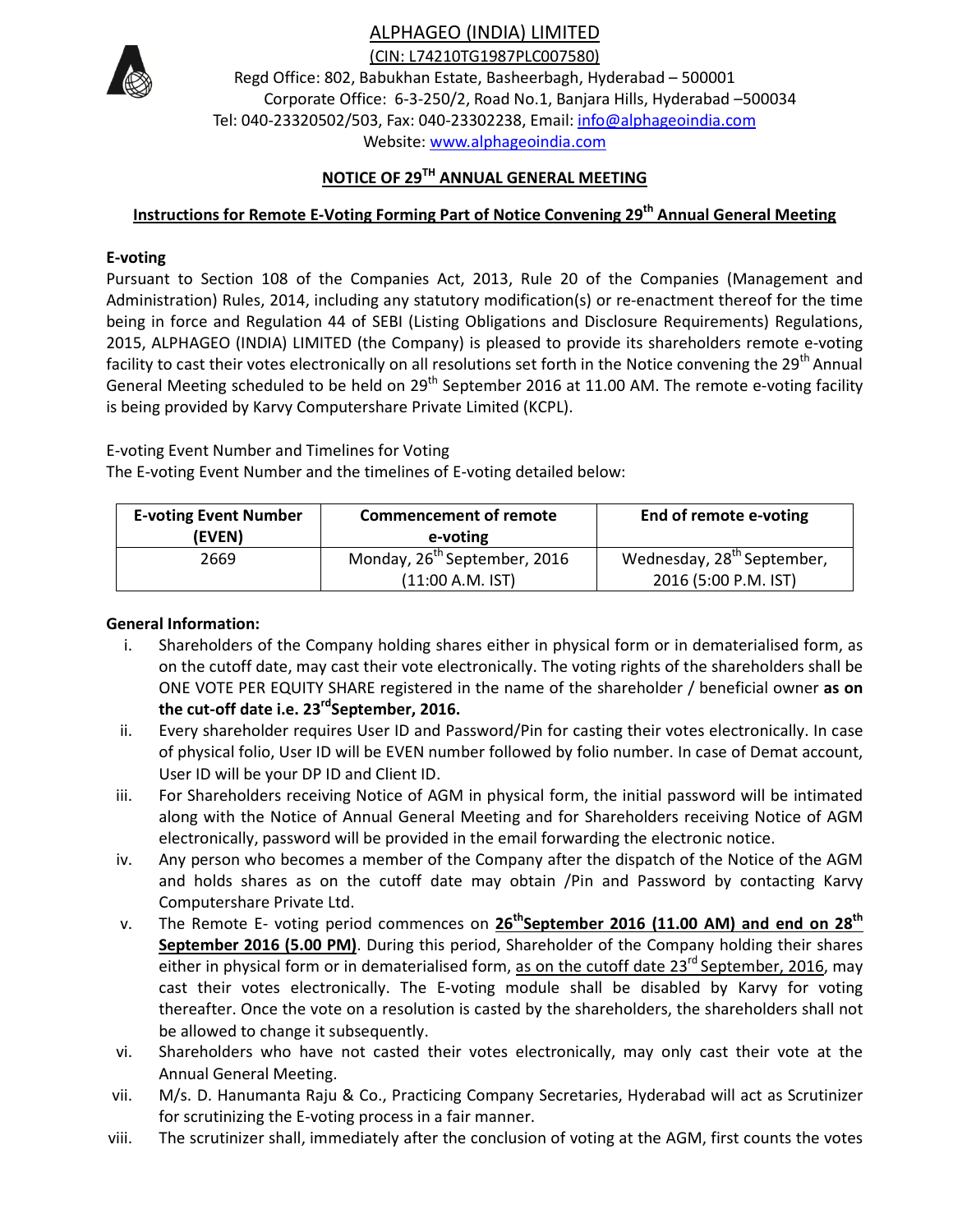ALPHAGEO (INDIA) LIMITED



(CIN: L74210TG1987PLC007580)

Regd Office: 802, Babukhan Estate, Basheerbagh, Hyderabad – 500001 Corporate Office: 6-3-250/2, Road No.1, Banjara Hills, Hyderabad –500034 Tel: 040-23320502/503, Fax: 040-23302238, Email: info@alphageoindia.com Website: www.alphageoindia.com

# **NOTICE OF 29TH ANNUAL GENERAL MEETING**

cast at the meeting, thereafter unlock the votes cast through remote e-voting in the presence of at least two witnesses, not in employment of the company and make a Consolidated Scrutinizer's Report of the votes cast in favour or against, if any of each of the resolutions set forth in the Notice of the Annual General Meeting, not later than 48 hours of conclusion of the meeting, to the Chairman of the Meeting or a person authorised by him in writing who shall countersign the same.

- ix. Resolutions shall be deemed to the passed on the date of AGM subject to receipt of requisite number of votes in favour of Resolutions.
- x. The results of voting along with the scrutinizers' report shall be placed on the website of the Company www.alphageoindia.com and on Karvy's website https://evoting.karvy.com and shall be intimated to the stock exchanges immediately after declaration of results by the Chairman or by a person authorised by him.

### **Instruction and Step for E-Voting:**

Shareholders are requested to read the instructions / steps detailed below before exercising/casting their vote:

- i. Launch internet browser by typing the URL: https://evoting.karvy.com.
- ii. Enter the login credentials (i.e. User ID and password/Pin). However, if you are already registered with Karvy for e-voting, you can use your existing User ID and Password/Pin for casting your vote.
- iii. After entering these details appropriately, click on "LOGIN".
- iv. You will now reach password change Menu wherein you are required to mandatorily change your password. The new password shall comprise of minimum 8 characters with at least one upper case (A- Z), one lower case (a-z), one numeric value (0-9) and a special character ( $\omega$ ,#,\$, etc.,). The system will prompt you to change your password and update your contact details like mobile number, email ID etc. on first login. You may also enter a secret question and answer of your choice to retrieve your password in case you forget it. It is strongly recommended that you do not share your password with any other person and that you take utmost care to keep your password confidential.
- v. You need to login again with the new credentials.
- vi. On successful login, the system will prompt you to select the E- Voting "EVEN" i.e., Alphageo (India) Limited.
- vii. On the voting page, enter the number of shares (which represents the number of votes) as on the Cut-off Date under "FOR / AGAINST" or alternatively, you may partially enter any number in "FOR" and partially "AGAINST" but the total number in "FOR / AGAINST" taken together not exceeding your total shareholding as mentioned herein above. You may also choose the option ABSTAIN. If the shareholder does not indicate either "FOR" or "AGAINST" it will be treated as "ABSTAIN" and the shares held will not be counted under either head.
- viii. Shareholders holding multiple folios / Demat accounts shall choose the voting process separately for each folio / Demat accounts.
- ix. Voting has to be done for each item of the notice separately. In case you do not desire to cast your vote on any specific item it will be treated as abstained.
- x. You may then cast your vote by selecting an appropriate option and click on "Submit". A confirmation box will be displayed. Click "OK" to confirm else "CANCEL" to modify. Once you have voted on the resolution, you will not be allowed to modify your vote. During the voting period, Members can login any number of times till they have voted on all the Resolution(s).